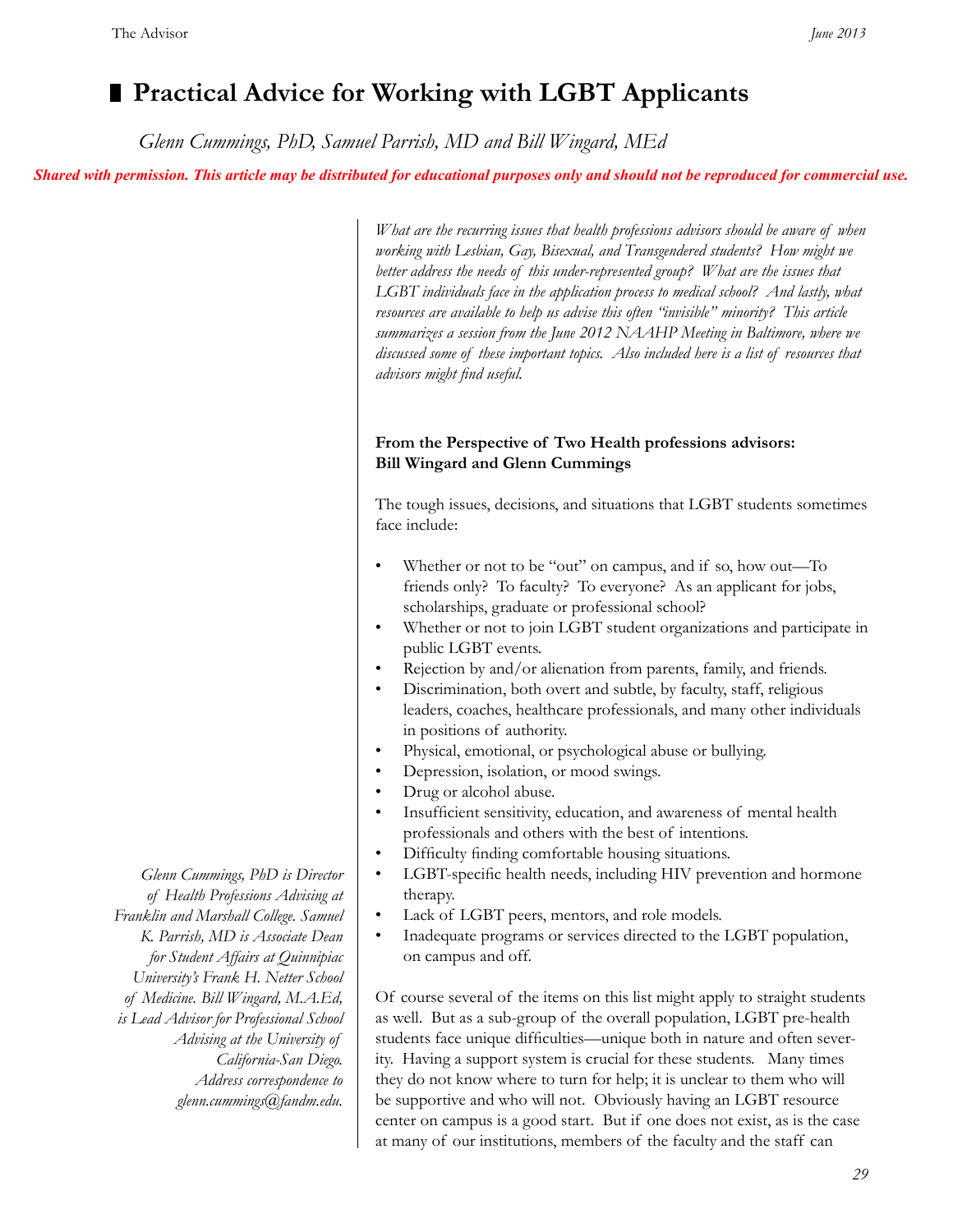#### The Advisor *June 2013*

#### **Practical Advice for Working with LGBT Applicants** *continued*

help foster a positive environment. It goes without saying that health professions advisors are among these individuals. Through the work we do guiding students over academic hurdles and through the rigorous preparations for entering the health professions, advisors at the undergraduate level are in a position to have considerable influence over how LGBT students develop, and hopefully flourish, both personally and professionally.

#### **Challenges**

In the attempt to reach out to LGBT pre-health students, we as advisors may encounter significant challenges, not the least of which are two very basic ones: the "invisibility" of the students' sexual orientation and our approachability as people wishing to help. First of all, who are the LGBT individuals among our pre-health advisees? Identifying such students, if it were even possible, would be a problematic undertaking for a variety of reasons. The fear of disapproval, discrimination, or worse is very real among LGBT college students, particularly in certain social clubs, teams, classes, and other smaller communities within the larger institution. This fear can be a strong incentive to stay "in the closet" in all settings, especially professional ones such as advisor-advisee interactions. Moreover, college students are at a developmental stage when it comes to sexuality, a period of exploration that results in a vast range of comfort and discomfort concerning LGBT identity, not just among various LGBT students but also within an individual student depending on the year, the semester, the week, even the day. Lastly, we have heard more than once, from those students who are fully or mostly "out," that their sexual orientation does not seem particularly important in the application process. Comments to the effect of, "My orientation is irrelevant to being pre-med, or applying to med school," are fairly common. The truth of these sentiments is open for debate, which we will discuss below as it relates to the application process, but the viewpoint itself can ensure the withholding of such information. As a topic affecting one's pre-health progress, LGBT status is often left off the table under the belief that it is irrelevant.

Secondly, how can advisors ensure that we are *visible*  allies? In order to be effective in our work with LGBT students we must be seen as approachable, and trusted, members of our communities. Certainly one thing that we can do is to include resources for LGBT prehealth students at visible locations in our offices and

linked to our websites, making information readily available just as we would for other under-represented students. While there has been an increased focus on the treatment of LGBT patients in recent years, with the American Association of Medical Colleges (AAMC) and the American Medical Student Association (AMSA) including LGBT health issues more and more in the education of today's medical students, the material available to LGBT pre-health students wanting to enter the profession, as providers not patients, is somewhat limited. AMSA does have a wonderful LGBT Residency and Medical School Directory, which describes the "LGBT-friendliness" of various medical schools based on surveys completed by its members; this is part of a larger resource produced by AMSA's Committee on Gender Sexuality. Additionally, our own NAAHP is increasingly aware of the need for more advising materials on this topic. We are hopeful that the NAAHP's Committee on Diversity and Inclusion will work to develop more resources for LGBT undergraduates in the years to come. Of particular usefulness might be a guide for students looking to select the best medical school for them, along the lines of the AMSA's directory but created jointly between advisors and the AAMC. As of right now, advisors will find the "Resources" portion of this article (below) a helpful starting point.

There may be an organization on one's own campus that can offer support, and an advisor's knowledge of this group is important. Many LGBT student clubs have "ally" signs or stickers that faculty and professional staff (straight and gay alike) might post in a visible location, such as an office door, indicating a "safe zone" in which LGBT students should be comfortable speaking openly about themselves. It probably goes without saying that having not just an LGBT club, but one specifically created by and for *pre-health* students, would provide even more benefits. At the University of California-San Diego, the LGBT Pre-Health Association is alive and growing, founded over a year ago by two committed students with the help of their health professions advisor. The club includes a strong leadership core, interested pre-med and pre-pharmacy students, a balance of men and women, several ethnicities, and even some first- and second-year medical and pharmacy students. The original members decided to focus the club's activities on service, especially to the LGBT community, on personal and professional development, including speakers and training sessions, on social events to help the members bond as a team and as family, on leadership development, and on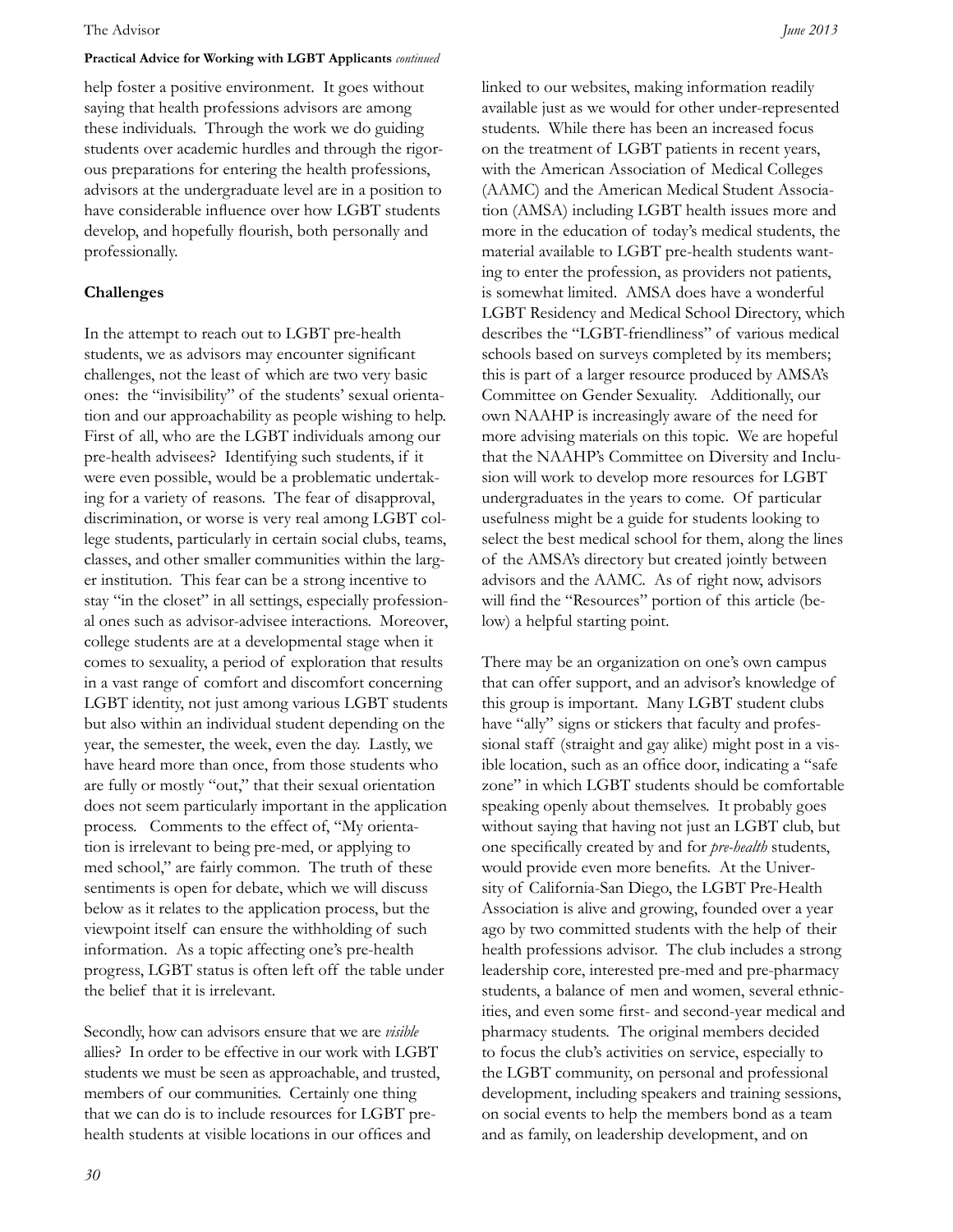research. A list of the club's activities during the past year, most of which could be offered on campuses across the country, includes:

- Individual panel discussions with current LGBT medical and pharmacy students, with HIV+ undergraduates for World AIDS Day, with local "out" physicians, and with LGBT STEM graduate students.
- Developing post-baccalaureate information with a focus on programs designed for disadvantaged students, and LGBT students applying as disadvantaged.
- Volunteering at an LGBT Pride Parade and Festival and an AIDS Walk as part of a First-Aid medical team.
- Training as a team for basic life-support certification.
- Information on applying to medical school as a gay couple.
- High school outreach, including talks to local gay/ straight alliance groups and an online mentoring program.
- Participation in the annual Health Professional School Fair.
- Education on bisexual health (brochures and flyers) at an LGBT Health Fair.

The incredible energy of this UCSD group, as with all student organizations, has depended on the leadership of a few motivated students, and as the president graduates and other members leave the pre-health track, the group's plans will inevitably ebb and flow. As the club moves forward, they have decided to focus on one major activity per year, and do other smaller things as time and group interests allow. That major activity is a road trip to San Francisco for UCSF's LGBTI Health Forum (http://lgbt.ucsf.edu/forum. html), a highly informative event about LGBT health disparities. In general, LGBT pre-health students across the country may not be as ambitious as this group from UCSD or may not have the resources to attempt some of these activities. But even offering a few would bring a feeling of accomplishment and solidarity to members. And health professions advisors can have tremendous impact by helping such a group get started, even with just a handful of interested students.

# **The Application Process**

When working with LGBT students who are preparing to apply to medical school, there are at least two cen-

tral questions on students' minds: Should I come out in the application process?; and, Where should I apply (and subsequently matriculate)? LGBT applicants have many more concerns, to be sure, but these are two of the most common. The first, whether or not to come out, is very much a personal decision, and students should never feel pressured to reveal their sexual orientation or to keep it concealed. Over the years we have heard varying opinions on the topic of coming out, from both LGBT advisees and admissions deans. The most critical thing to reflect upon is why one's LGBT orientation is being shared in the application process. Clarifying the reason or reasons for revealing LGBT status is something advisors can help with in their one-on-one sessions leading up to the submission of the application. Is the applicant's sexual orientation connected to items s/he is listing on the application? Jobs, volunteer work, courses, research, and most frequently, extracurricular activities, may all involve working with and advocating for LGBT issues. To not establish openly that the applicant has a personal stake in these issues, whether in the personal statement or merely the list of experience descriptions, may seem peculiar to a reader of the application. Perhaps the applicant has won an award for contributing to the non-academic life of the college based on her leadership of an LGBT student group, nominated by the director of the LGBT center on campus for increasing the visibility and general celebration of the LGBT community. Maybe she is an LGBT peer educator and was asked to give a speech on diversity to incoming freshmen. Excising such distinctions from the application, for whatever reason, would omit such a defining element to this applicant's identity, diminish the overall attractiveness of the applicant (think of the AAMC personal competency "service," just to name one), and ultimately do her a significant disservice. The same may hold true for the less official discussions of the applicant's beliefs, hobbies, and passions, perhaps in an essay or interview.

Similarly, applicants may have had unpleasant experiences as a patient disclosing his/her sexual orientation when receiving healthcare, and this story may be at the heart of the applicant's desire to enter the field—perhaps to educate medical professionals and help future patients have more positive experiences. Moreover, it seems to us that the applicant's interest in health issues affecting under-represented minority groups, if based on personal experience, can only have more impact than it would if LGBT status were withheld and the applicant's personal connection to such issues were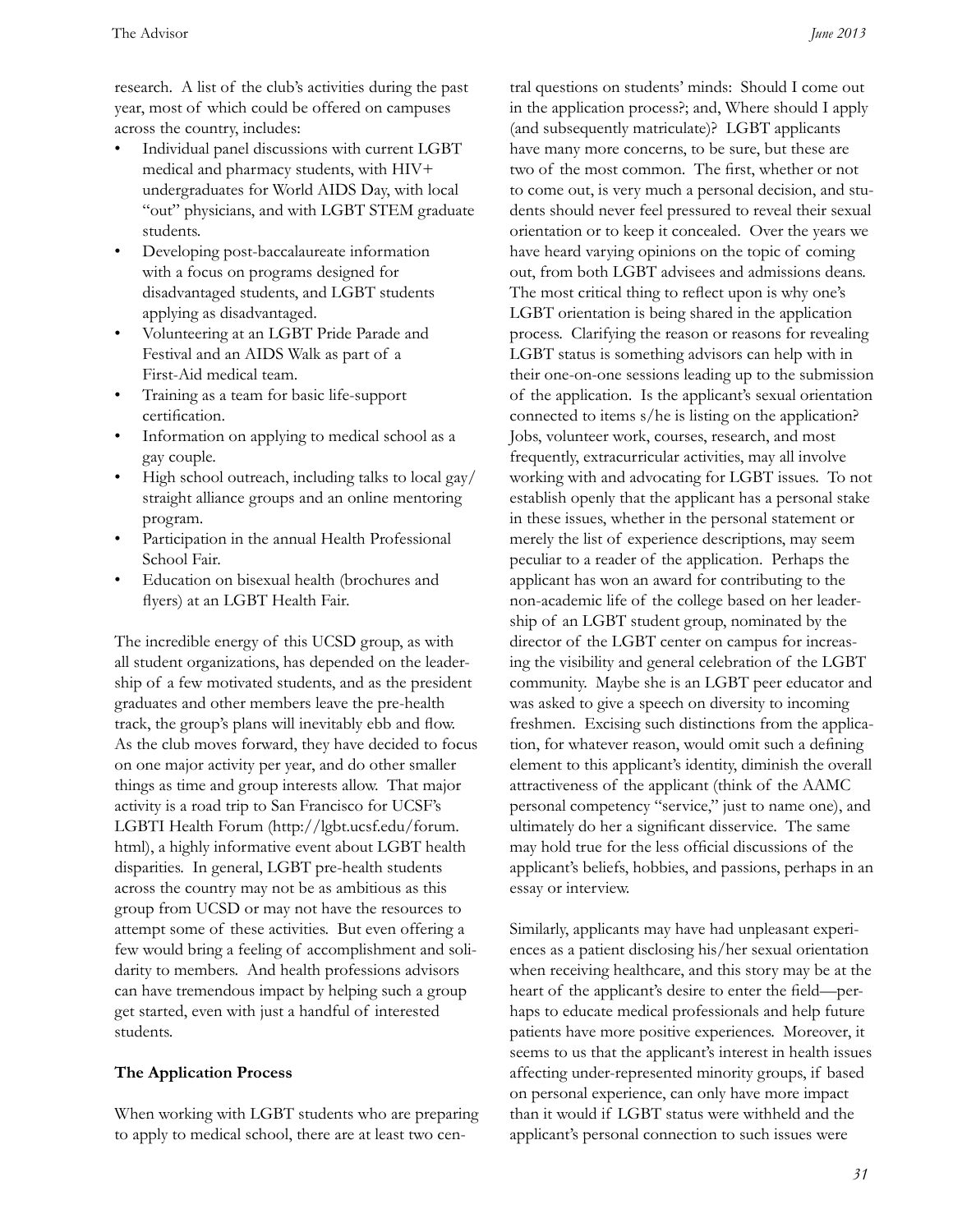#### The Advisor *June 2013*

#### **Practical Advice for Working with LGBT Applicants** *continued*

left up in the air. Maybe the applicant has worked at a clinic focused on health issues affecting LGBT African-American men in New York City or Boston, assisting with research on the doctor-patient relationship and why these men might withhold information from their physicians about their sexual behavior. An understanding of the stigmas, stereotyping, and very real anxieties among a particular population of patients is powerful knowledge to have as one begins his medical education, for any aspiring physician but particularly one who has experienced what he is studying himself. Therefore, it would make sense for him to share his own experience, if it has such relevance.

In the end, how the applicant's sexual orientation is connected to his/her role as an applicant—and even more importantly, as a future clinician—needs to be reflected upon when making the decision whether or not to come out. With connections in place, one may approach the application process differently. One of our former advisees put it this way in an email he sent to us as a first-year medical student: "The four years of medical school is a long time to be at an institution that does not have resources or support networks for LGBT students. Being open about my sexuality from the beginning of the application process thus allowed me to really learn where I would be happy. It also gave me a boost of pride as I went on the interview circuit, as I knew that I was not holding anything back. I could be honest and open. In a way, it helped me reclaim some of the power that I had given up by allowing schools to decide my fate." In an application process that can leave applicants feeling at times helpless, consciously deciding on not just the "if " to come out, but the "why," is indeed an affirming moment, and can lead to even greater knowledge.

#### **From the Perspective of Medical School Student Affairs: Sam Parrish**

In recent years, the topic of LGBT individuals in medicine has received attention in mainstream media. An example of such coverage would be the *New York Times* editorial by Pauline Chen, MD from April 26, 2012, entitled "Does Medicine Discourage Gay Doctors?" As Dr. Chen writes, "... During my surgical training, whenever the conversation turned to relationships, one of my colleagues would always joke about his inability to get a date, then abruptly change the subject. I thought he might be gay but never asked him outright, because it didn't seem important . . ." Dr. Chen goes on to realize that it is indeed very

important. Coverage such as Dr. Chen's highlights ongoing issues of concern for applicants, students, and trainees across the spectrum of medical training. At the university level, most LGBT concerns are addressed through broad diversity and inclusion goals with little specificity. Institutional climates vary greatly and some institutions are limited by state ordinances and policies. With this background, the challenges facing health professions advisors in working with LGBT students are significant. There are currently no available data regarding the number of LGBT individuals applying to medical or other health professions schools. Few schools collect identifying information on secondary applications and those which do often employ "proxy" measures where applicants are given a selection of individuals (including LGBT students or faculty) with whom they can meet during their campus visit.

One of the questions that this climate leaves for LGBT pre-health students, then, is where should I apply?—the second of our central questions on the minds of LGBT applicants. This concern might be addressed in an advising session with a list of more questions, points of inquiry that students should draw from when perusing schools' websites and particularly if and when they are invited to interview. Here is our list of questions the applicant will want to explore:

- Is there an Office of Diversity Affairs at the medical school?
- If so, does this office include public LGBT-specific information?
- Is diversity reflected in the school's mission statement?
- Are there specific policies to address discrimination or mistreatment regarding sexual orientation? Any recent reports of concerns?
- Does the medical school's (or larger university's) non-discrimination policy include sexual identity, gender identification, and/or sexual orientation?
- Are there LGBT student organizations at the medical school? Do they meet on campus? In school facilities? Are they officially recognized? Do the group's activities include social, educational, advocacy and/or service? Is there an identified administrative liaison or advisor?
- Are there graduate student organizations that are part of a larger university—graduate student, law student, and/or business student groups?
- Are domestic partner benefits available to students? Are they subsidized?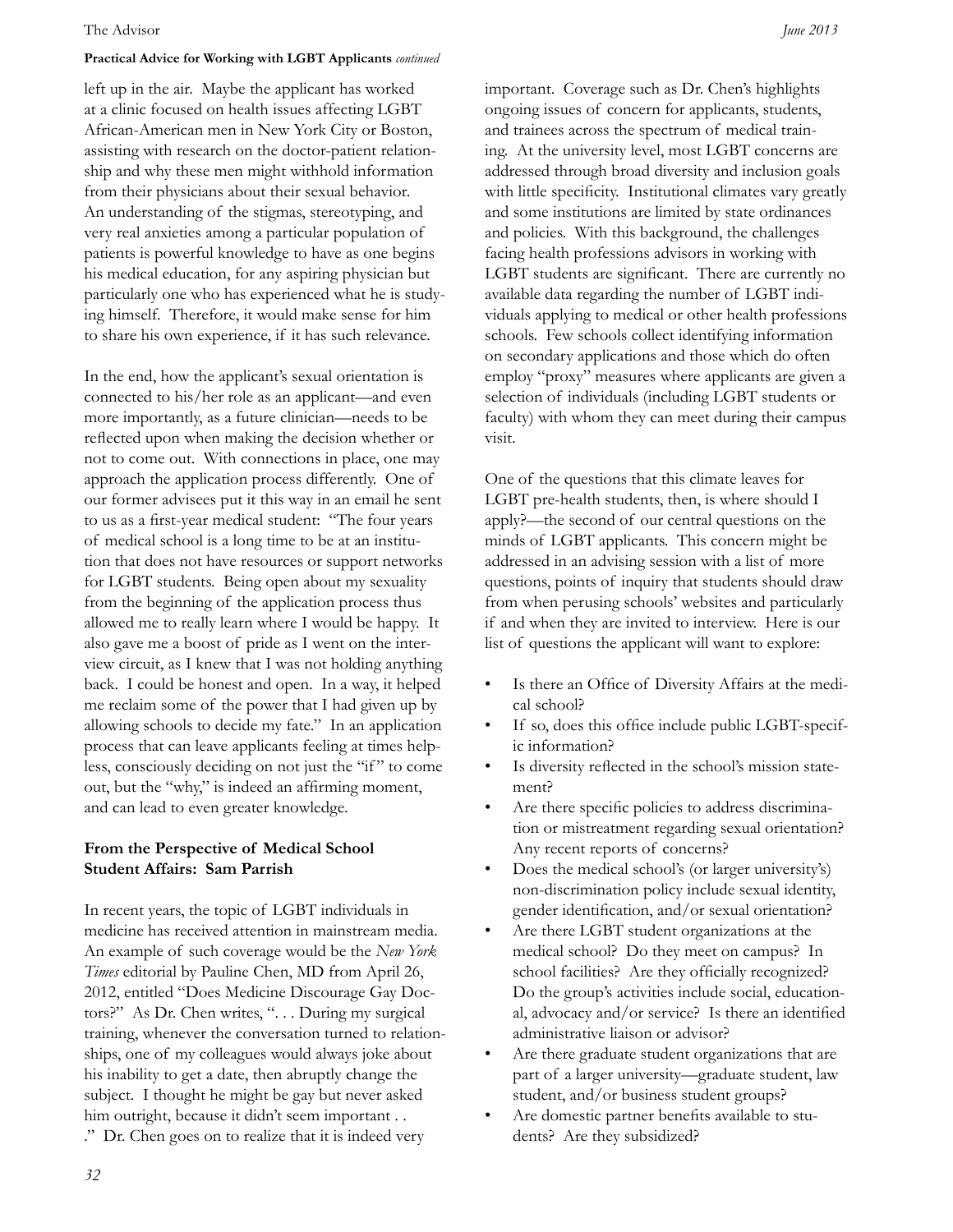- Are LGBT issues taught in the school's curriculum?
- Are LGBT patients included in courses on the doctor-patient relationship?

Perhaps advisor and advisee can come up with a few more questions based on the personal background and professional interests of individual students. The goal is to empower LGBT applicants as much as possible by providing them with ways to articulate their concerns, so that they select a school that will be supportive of their identity and their educational goals. As we have mentioned, a good additional resource, beyond websites and interviews, is AMSA's directory of medical schools to be found at www.amsa.org/gender.

Furthermore, from the medical school perspective, experienced faculty interviewers are essential to ensuring each applicant's appropriate treatment during the process of applying. Some applicants who have experience within the HIV service community, for example, may find interviewers concluding that this experience is equivalent to identification with the population served. As such, they may find themselves "outed," correctly or incorrectly, in the interview setting. For applicants who are out on their applications, there is also a risk that the topic may become the dominant area of concern during the faculty interview. Faculty who interview applicants must be educated concerning the risk of "proxy" measures of identification.

Lastly, individual admissions committees vary concerning how an individual's sexual orientation is considered in discussions regarding acceptance. Some institutions have specific goals of outreach to the LGBT community and may provide scholarship support and recruitment to individual applicants. Other institutions, however, are prohibited by state statutes or institutional regulations from addressing sexual orientation at all in the process of consideration. It is important for both applicants and advisors to realize these differences, and in some cases it might be helpful for advisors to ask admissions representatives about their position on including LGBT status in the application review process.

## **Being Supportive**

While we live in a world where many college students accept sexual diversity as a way of life, having grown up with friends and classmates who were out at a surprisingly young age, we should remain aware of the fact that everyone understands their sexual orientation

differently, and at different times in their lives. To be fully supportive of LGBT students, whether out or not, we might consider three final things. First, advisors often discuss other potentially sensitive application topics, such as one's religious or political views, perhaps in an information session about the personal statement or the interview. It would not be a stretch to include sexual orientation in these discussions. The mere mention of sexual orientation in such a context suggests that, while "sensitive," it is perfectly fine for a student to approach the subject for a more in-depth talk with his/her advisor (a student may be thinking, with relief, "well, my advisor brought it up first!"). Second, it is important to avoid making assumptions if and when the question of balancing one's personal and professional lives comes up; this can be a helpful conversation to have, as sometimes students can benefit from thinking about the demands of the medical profession and how their personal lives may be affected, but heterosexual assumptions during these discussions should be avoided. And lastly, advisors might encourage the question, "What makes you unique?" Such a question is not only important to admissions committees who are looking to have a diverse entering class—and is at the heart of the increasingly popular holistic review process—but it may help advisors in a variety of ways, from capturing distinct qualities in a committee letter written on the applicant's behalf to, for our purposes here, demonstrating that diversity is an acceptable, indeed welcome, topic in advising. "What makes you unique," in other words, is a way of opening a door. And with some attention to the issues facing LGBT students, we as advisors might then engage in a more meaningful way with individuals who need our help, becoming supportive and informed allies to a group of students who have been historically overlooked.

#### **Resources**

## Websites

- 1. The American Medical Student Association (AMSA): www.amsa.org/gender. Gender & Sexuality Section, LGBT Medical School & Residency Directory.
- 2. The Association of American Medical Colleges (AAMC): www.aamc.org/members/gsa/glbt. Recommendations to Medical Schools to Address the Needs of Gay, Lesbian, Bisexual and Transgender (GLBT) Students and Patients.